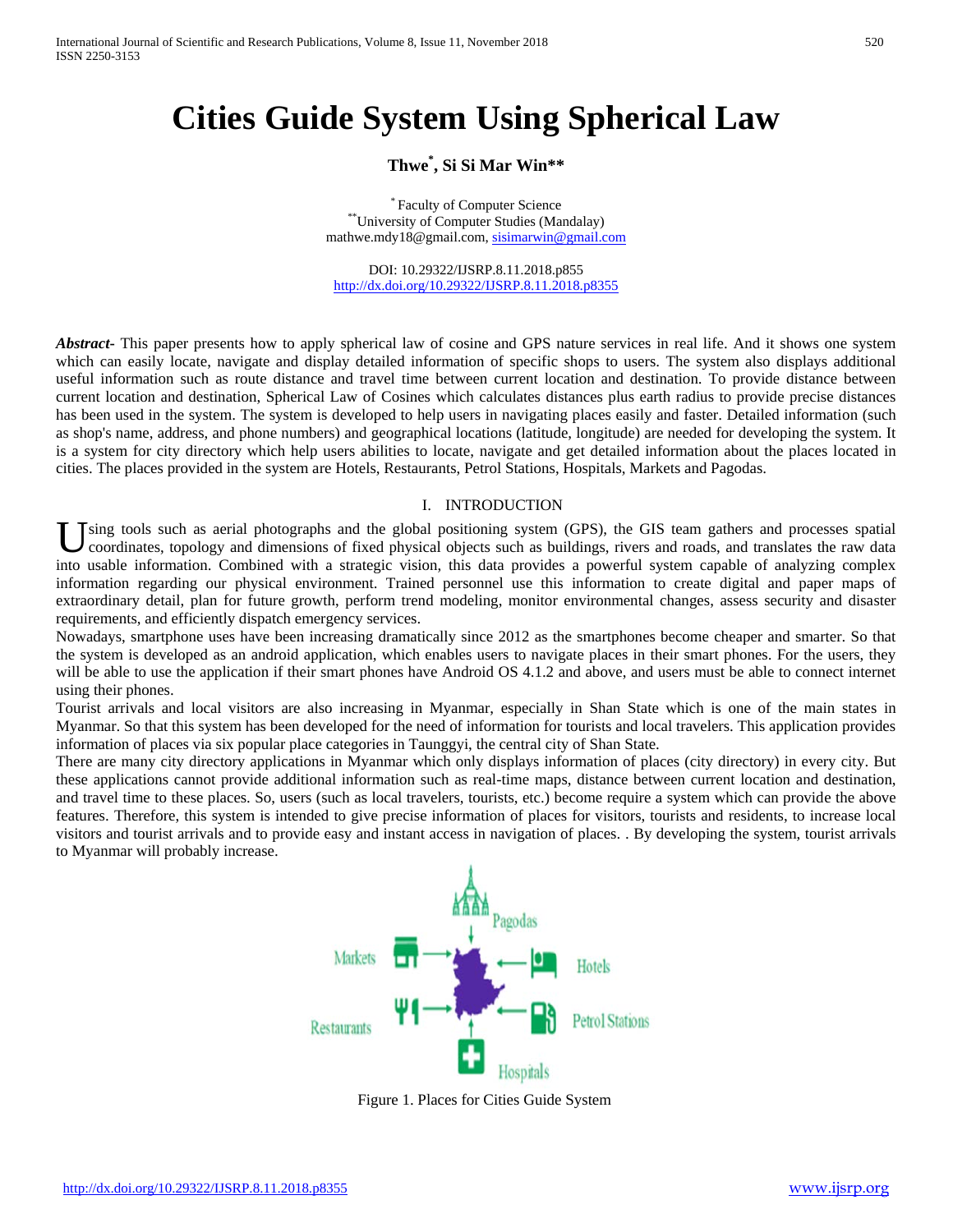## II. RELATED WORK

There are typically two types of navigation software available. The first type of software is developed by Global Positioning System (GPS) or Navistar system in which the accuracy of positioning is very good, however, they are commercial and come at a cost. These maps are updated in user's devices but are generally not optimized to run on user's devices. The second type of software is developed by various ISP or portal operator. Here, various functionalities and flexibility are optimized for user's devices. In this category, Google Maps provides API compatibility with several platforms including Android [1]. The second category is no doubt preferable, which provides us with the right API for developing software.

This application is primarily developed for visually-impaired persons for navigation and also to aid people, who have been kidnapped in relocating to their original destination from an unknown place. Studies indicate that there are approximately 10 to 11 million blind and visually impaired people in North America and about 15 million people in India. These numbers are on the rise and there is no doubt of the fact that this number is quite alarming. As many of these people have difficulty knowing where they are, coupled with the fact that they are mostly disoriented, supplemental guidance is very important [2]. The application developed uses Google's direction API to download route information data based on the points selected by the administrator. The application saves these points in the database. To download the available paths in the vicinity, user needs to refresh the application. Location-based paths will be displayed i.e., only the paths near the user's location will be displayed. The paths will be updated whenever Google makes any modifications in its servers. As the maps are not downloaded, instead guidelines in the form of text instructions are downloaded. Hence the application requires very less mobile data. This Application tracks user's movements using GPS and magnetic sensors which are built-in for every smart phone. For visually impaired users, voice and vibration feedback is given whenever necessary i.e., when the user is away from prescribed path or has to maneuver up ahead. User can also record his path in one way and the application guides him on the same path on the return journey. This is useful when a person goes to an unknown place say the forest or gets kidnapped. Our app using this recorded path can guide the user to the point where he started. Since the application doesn't have a map loaded for navigation, the battery consumption is less. It needs only less battery consumption for identifying user location and adding new locations using GPS [3]. There are many applications that use Google API to solve different problems. But, most of the mobile applications mainly function only with the help of internet. Therefore, there is a need for offline applications as well. In other words, the applications connect to the internet intermittently.

First Aid Application on Mobile Devices was presented in [4]. The main concept of this android application is to find the nearby hospitals based on the current user location and then list out the nearby hospitals. All the user data is then sent to a server and the nearby hospitals are found out. It even guides the person to a nearby hospital, which uses the Google's API to find the route and also navigate. This is done only when an internet connection is available. Friend Finder Navigation Application was also presented in [5]. This application applied the GPS data of each and every user and stored them in a cloud database. For each user, it calculated the distance between every other user to find out the nearest person. All this were done on the server side. So the internet is a must for the application to function properly.

In both Friend Finder Navigation Application [5] and First Aid Application on Mobile Devices [4], the distance calculation is done considering both the locations to be on a straight line. In fact, the amount of distance required to travel is not nearly same as the result provided using this algorithm. E.g., consider a path which is a circle. One user is 0 degrees and the other to 180 degrees. A radius of the circular path is 10 meters; therefore the diameter is 20 meters. Now based on the algorithm the distance is 20 meters but the distance to travel on the path is approximately 62 meters. See, the distance is off my 42 meters which area glaring error. In our application, the distance is calculated by dividing the path into several near straight line paths called steps as done by Google. So the distance calculated, which is a sum of lengths of all these small steps, is almost the original distance.

The navigation system [6], which served the same purpose as our application, the location of the user is determined by the help of cell network providers. The positioning is not stable and errors are so huge. In our application the user's location is iden0tified with the help of GPS. So the position is pretty accurate. The path between source and destination is determined by the application manually by using various algorithms. But in our application the path is obtained from Google i.e., it is optimized and there is less burden is on the CPU of the user's device.

Spherical trigonometry was dealt with by early Greek mathematicians such as Menelaus of Alexandria who wrote a book that dealt with spherical trigonometry called "Spherica" [7]. The subject further developed in the Islamic Caliphates of the Middle East, North Africa and Spain during the 8th to 14th centuries. It arose to solve an apparently simple problem: Which direction is Mecca [8]? In the 10th century, Abu alWafa al-Buzjani established the angle addition identities, e.g. sin (a + b), and discovered the law of sines for spherical trigonometry. Al-Jayyani (989-1079), an Arabic mathematician in Islamic Spain, wrote what some consider the first treatise on spherical trigonometry, circa 1060, entitled "The Book of Unknown Arcs of a Sphere" in which spherical trigonometry was brought into its modern form [9]. This treatise later had a strong influence on European mathematics. In the 13th century, Nasir al-Din al Tusi (1201–74) and alBattani, continued to develop spherical trigonometry. Tusi was the first (c. 1250) to write a work on trigonometry independently of astronomy. The final major development in classical trigonometry was the invention of logarithms by the Scottish mathematician John Napier in 1614 that greatly facilitated the art of numerical computation—including the compilation of trigonometry tables [10].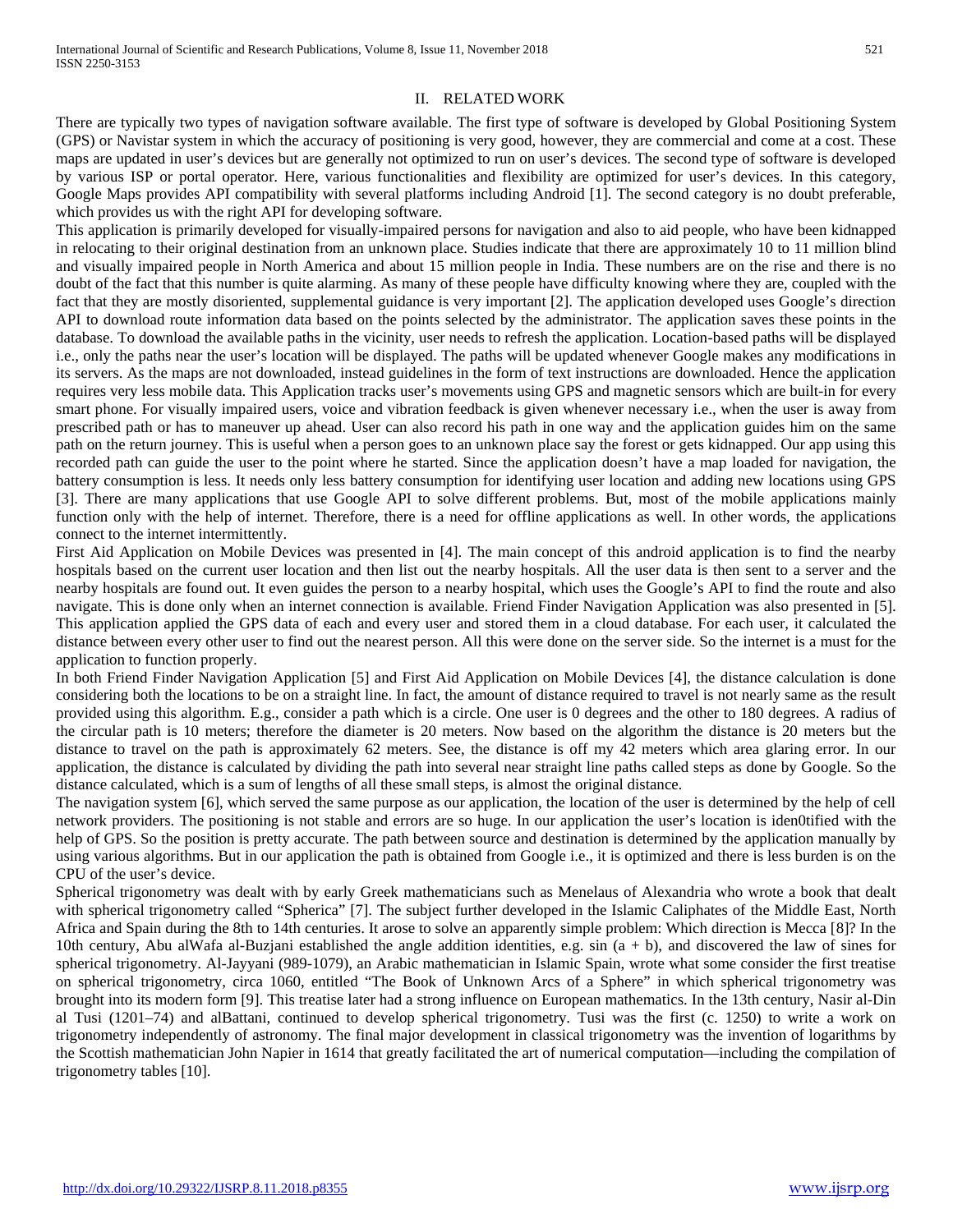# III. PROPOSED CITIES GUIDE SYSTEM

The detailed explanation of proposed system design is shown in Figure2. For example, a user wants to know nearest restaurants based on his current location. The user has to tap restaurant category and find nearest button. The system firstly gets the current latitude and longitude of user, and then retrieve latitudes and longitudes of the places stored in database. After retrieving data from database, the system finds nearest restaurants by calculating two locations of 11 current location and specific restaurant. Second, the system sends location data of restaurants to Google map API. Google Map API sent back map data to the system. Then the system displays three nearest restaurants to user on Google map in the system. Also, if the user taps the rest category, the process will be the same to process described above.



Figure 2. Proposed System Design for Cities Guide System

# IV. SYSTEM FUNCTIONALITIES

The system functions at the user end are described as the followings:

- 1. Find nearest places based on user's location.
- 2. Receive user's GPS data through a connected GPS.
- 3. After the data is fetched from the GPS, it should be transformed into appropriate coordinate system and invoke related image files.
- 4. Send the basic satellite image and transmission information such as date, time, longitude and latitude.
- 5. Calculate nearest places using Spherical law of Cosine after received GPS coordinate data of all places.
- 6. Show the nearest places with map based on user's location.

# *A. Bits and Pieces together*

In this approach combine all your researched information in form of a journal or research paper. In this researcher can take the reference of already accomplished work as a starting building block of its paper. Jump Start

This approach works the best in guidance of fellow researchers. In this the authors continuously receives or asks inputs from their fellows. It enriches the information pool of your paper with expert comments or up gradations. And the researcher feels confident about their work and takes a jump to start the paper writing.

# *B. Category Filter*

The Places (Search) API allows you to filter results when you can determine relevance by a specific location or by a location area. Users can easily find places as categories are filtered. In this application, it has only filtered six types of places due to limitations.

# *C. Route Connector*

It provides ability to display routes to the destination visually for easier navigation in map using Google Direction API. The application guides the user to reach the destination. This mainly helps users who tend to explore an unknown region example, Food restaurant, desert, etc.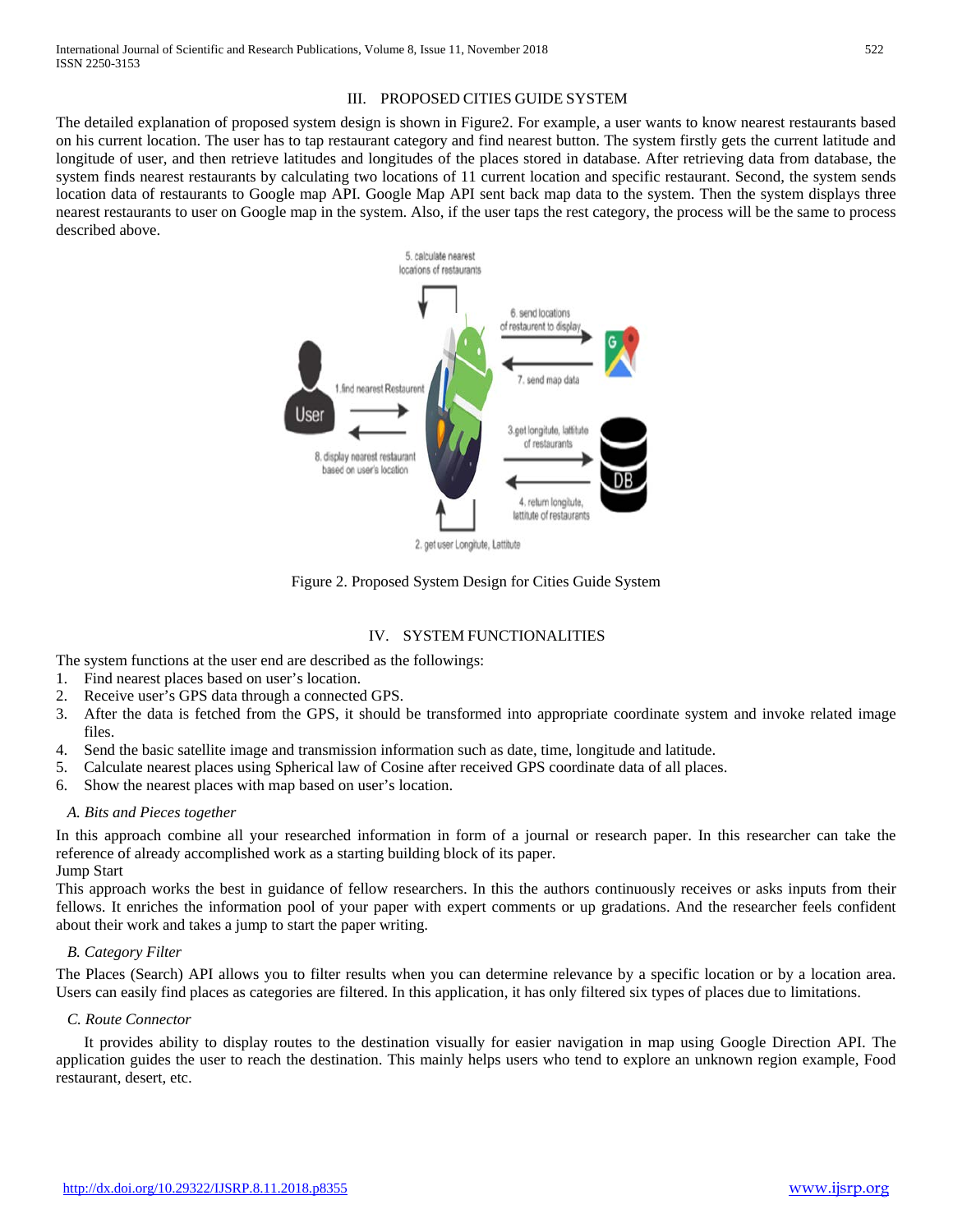International Journal of Scientific and Research Publications, Volume 8, Issue 11, November 2018 523 ISSN 2250-3153

#### *D. Distance Calculation*

Places in results have a distance field indicating the distance from the user's location or from an explicit reference point to the place. An explicit location context in the request provides the location from which the distance is calculated. Distances to destination from source locations are calculated by Spherical Law of Cosines to get precise distance. The formula is precise because it is calculated based on earth radius.

The simple Spherical Law of Cosines formula:

$$
\cos C = -\cos A \cos B + \sin A \sin B \cos c \tag{1}
$$

Where A and B are the angles of the corners opposite to sides a and b, respectively. It can be obtained from consideration of a [spherical triangle dual](https://en.wikipedia.org/wiki/Spherical_trigonometry#Polar_triangles) to the given one. Moreover, it gives well-conditioned results down to distances as small as a few meters on the earth's surface.



Figure 3. Spherical Triangle solved by the law of cosines

Advanced Spherical Law of Cosines formula:

## $d = a cos(sin φ1 sin φ2 + cos φ1 cos φ2 cos Δλ).R$  (2)

Where, d= distance between two places,  $\varphi$ 1= Latitude of location1,  $\varphi$ 2= Latitude of location 2,  $\Delta\lambda$ = Longitude of location2 – Longitude of location 1, and  $R =$  Earth Radius (6371Km).

#### *E. Nearest Location Finder*

Using Nearest Location Finder, you can easily locate the Airports, Library, ATMs, Banks, Hotels, Restaurants Shops and many other places near you. Users will be able to find nearest shops from their location whenever they want. It is a very useful feature for those who are very new to the cities.

#### V. CONCLUSION

The system provides instant and easy access in navigations of places for users. It also provides finding nearby places and connects routes to the destination from the user's current location and calculating distances to the destination. It is sure that the system is a convenient application for tourists and travelers. Not only travelers have advantages but also resident will be able to view detailed information of places at any time if they use the system.

The system has a few limitations. They are;

- The system can only display six categories of places.
- The data scope in the system is only for one State, we want to increase data scope for the whole country.
- The information provided in system only has six categories and need to be extended more categories.
- The database is not in real-time database. If real-time database is provided in the system, users will get more updated information. So that it is necessary to implement online database to the system in the future.

#### ACKNOWLEDGMENT

I would like to thank all person who directly and indirectly contributed towards the success of this paper for the support, encouragement, useful suggestions, valuable guidance and help in preparing this paper.